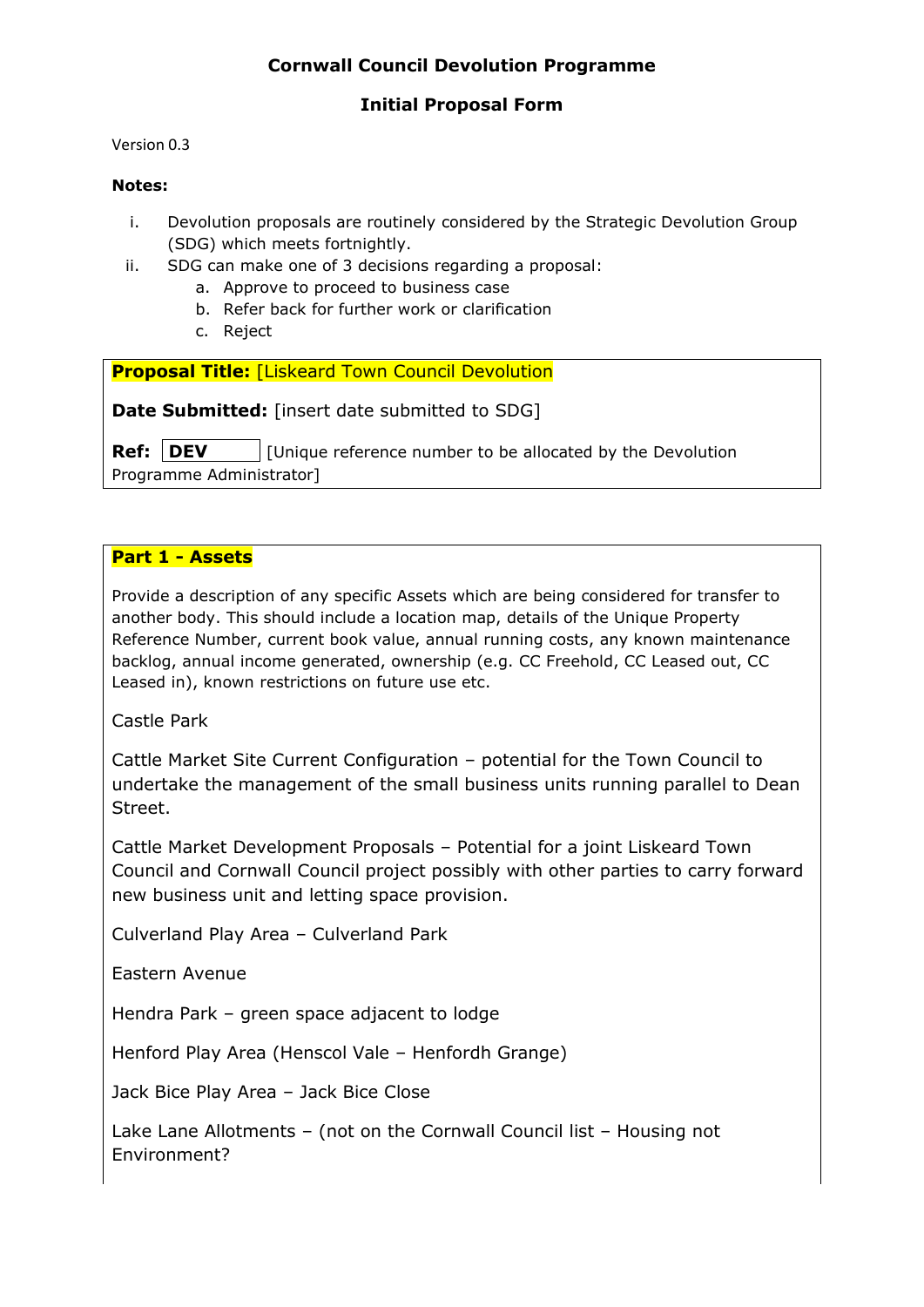### **Initial Proposal Form**

| Lanchard Valley - area of meadow and woodland                    |
|------------------------------------------------------------------|
| <b>Lanchard Cemetery</b>                                         |
| Land at the junction of Barras Street and Dean Street            |
| Liskeard Business Park - business units (offices and workshops)  |
| Peppers Park Play Area                                           |
| Rapsons Field - (Multi Use Games Area and adjacent grassed area) |
| Rapsons Car Park                                                 |
| Rapsons - (former mortuary and adjacent yard space)              |
| Silvanus Jenkin Avenue                                           |
| <b>Sports Pitches</b>                                            |
| <b>St Martins Churchyard Cemetery</b>                            |
| Stanley Maggs Play Area - Stanley Maggs Way                      |
| Sungirt Valley - Natural Greenspace - grass and woodland area    |
| Trevecca Sports Field - (required for cemetery extension)        |
| <b>Trevillis Park</b>                                            |
| <b>Westbourne Gardens</b>                                        |
| <b>Westbourne Car Park</b>                                       |
| West Street - (former Avon Farmers site)                         |
|                                                                  |

## **Part 2 – Services**

Version 0.3

Provide information about any services which are being considered for transfer to another body. This should include FTE staff employed, service contracts, any statutory duties as relevant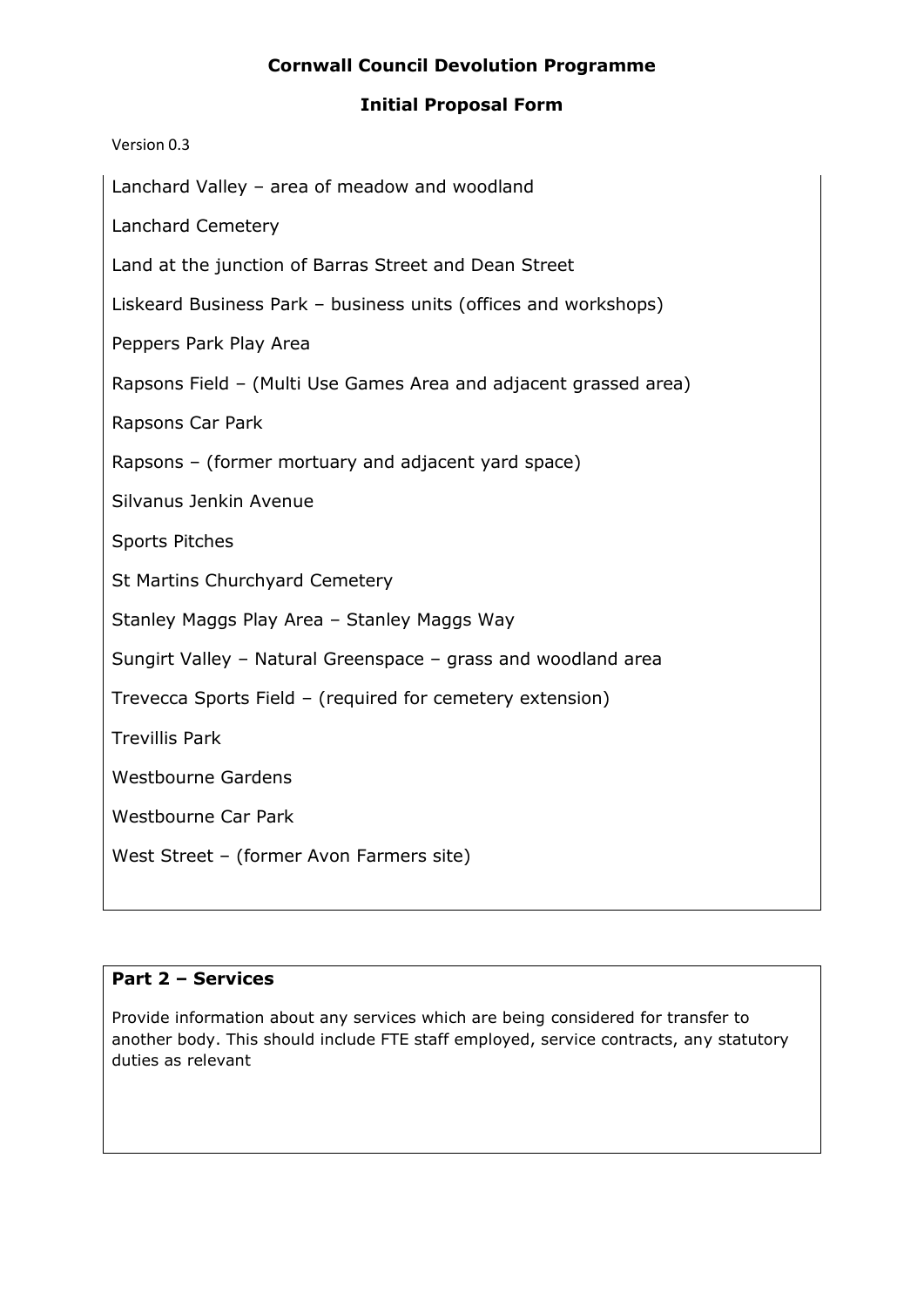### **Initial Proposal Form**

Version 0.3

#### **Part 3 - Proposal**

Provide a description of the change which is proposed.

To accept the Devolution of the proposed package of over 20 liabilities from Cornwall Council, Liskeard Town Council would need to receive assets that would assist in reducing the financial impact of the Devolution proposal to the ratepayers of Liskeard.

Therefore, Liskeard Town Council has added car parks and business units to the initial list of liabilities provided by Cornwall Council. There has been the removal of two items from the list that are not in fact within the boundary administered by the Town Council. The Town Council has added four items which for the purposes of administrative convenience would best sit with the Town Council.

Liskeard Town Council is presently represented upon the Cornwall Council Cattle Market Working Party which is looking into the redevelopment of the Cattle Market site. Should the site become redundant

To consider this Devolution package proposal further Liskeard Town Council would need to receive all relevant information that might impact upon the initial transfer and thereafter the ongoing maintenance and operation of these sites.

This would include but not be limited to:

Detailed costings relating to the works and services currently carried out on the sites by Cornwall Council, its agencies and contractors.

Information relating to land ownership issues including whether freehold or leasehold and any duties or obligations and impediments that affect the sites.

Any Planning related Section 106 or conditions of consent that would affect the use, future use or standards of services or facilities including timescales and costings.

Clear information should be provided in the case of the Private sector related liabilities such as, the transfer of Play areas built by developers and still subject to access rights of adjacent residents. For example, Henford Play Area?

Car Parks and Business Units – information to include usage and occupancy figures, income streams as well as costs and operational liabilities.

Upon receipt of the information required the Town Council might well propose a phased approach to any Devolution package. The ability of the Town Council to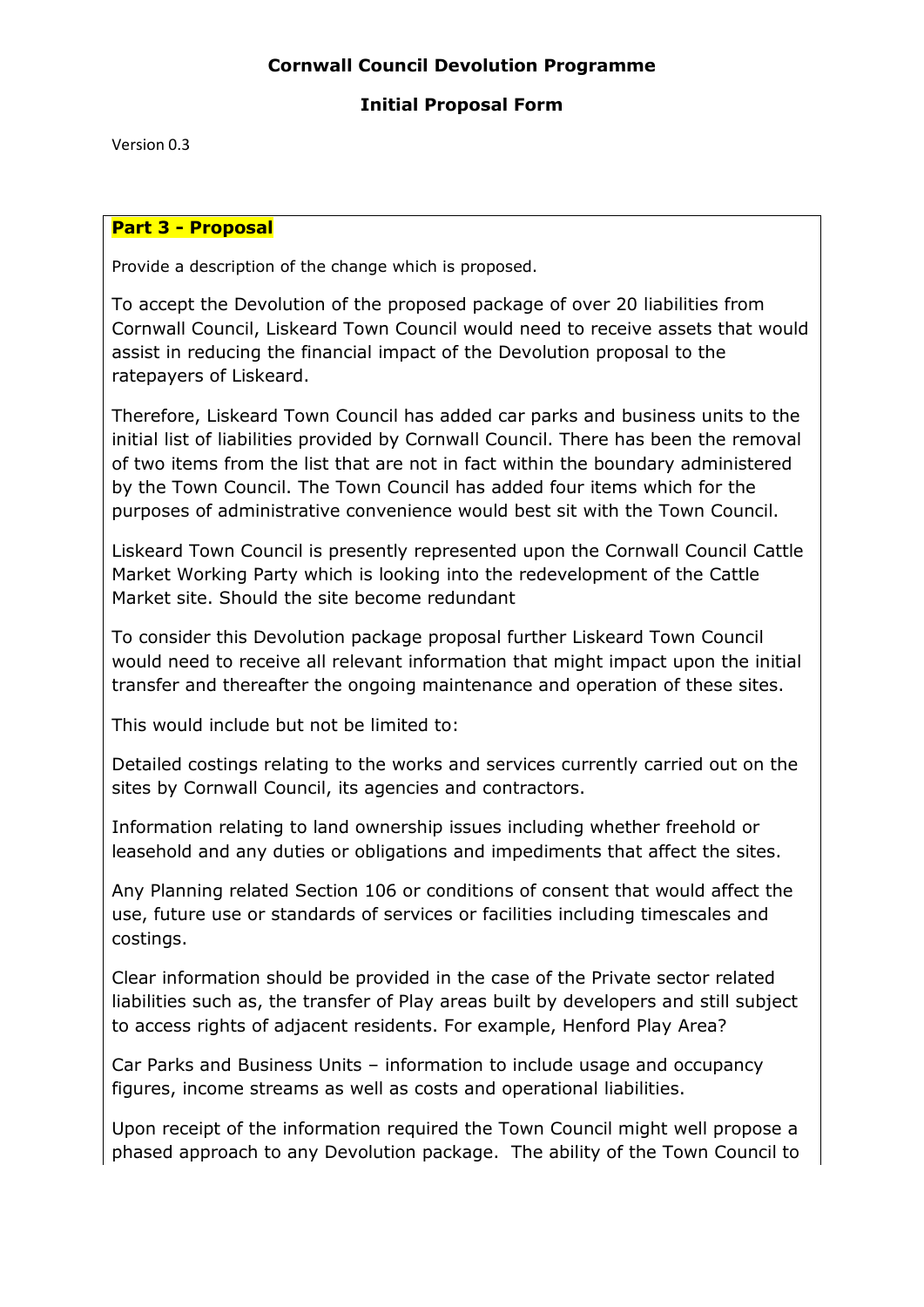### **Initial Proposal Form**

#### Version 0.3

take on future packages might well be affected if Power of Competence is lost at subsequent elections.

Future Projects - Liskeard Town Council is represented upon the Cornwall Council Cattle Market Working Party. This is appraising the redevelopment options of the Cattle Market site. Subject to the suitability of the proposals, the Town Council might well undertake joint projects to help regenerate this key site in the town.

### **Part 4 – Opportunities and Benefits**

Set out the main benefits which are envisaged, where possible identifying best estimates for savings which can be derived, costs which will need to be incurred and a rationale for why the proposal is in the public interest. This is a key part of the Initial Proposal Form. To ensure approval please include a) Estimated savings to the council by financial period, b) Estimated transition costs and funding by financial period c) Estimated capital costs and funding by financial period and d) Budget areas affected (within service) and (outside service).

### **Part 5 – Stakeholders**

Give details of all the stakeholders who have been consulted to date and details of other people or bodies who will have an interest or be impacted by the proposal should it proceed.

Ratepayers of Liskeard – the Town Council would wish to consult the ratepayers of Liskeard upon the financial impact of any Devolution package. It should be noted that the Liskeard Town Council 2016/2017 precept figure is £389,253. This is a relatively small figure and the adoption of Devolution package too heavily balanced with too many liabilities and not enough assets would result in a monetary increase that whilst small in the scope of the Unitary Council's budget would be a significant percentage increase in the Town Council's precept.

Liskeard and District Sports Association – Sports Pitches leasehold – Liskeard Town Council is aware of the temporary nature of the use of the Trevecca Sports Pitches until the expansion of the cemetery. Therefore, there is a potential sports pitch shortfall problem that the provision of relevant Section 106 money might assist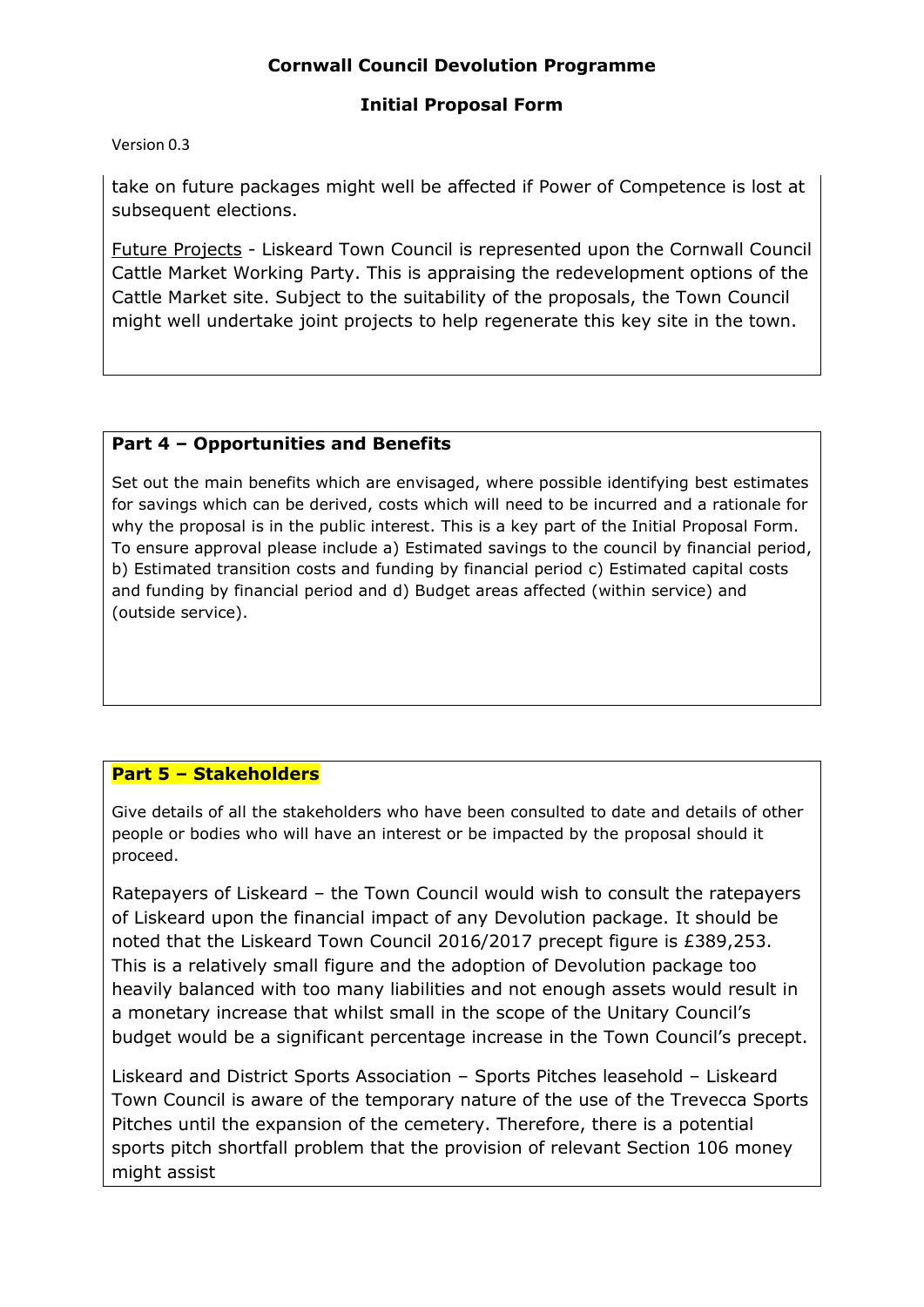### **Initial Proposal Form**

Version 0.3

#### **Part 6 – Officers**

Contact details of the Cornwall Council Officers (and their respective roles) involved in developing this proposal up to this point. Identify the lead proposing officer.